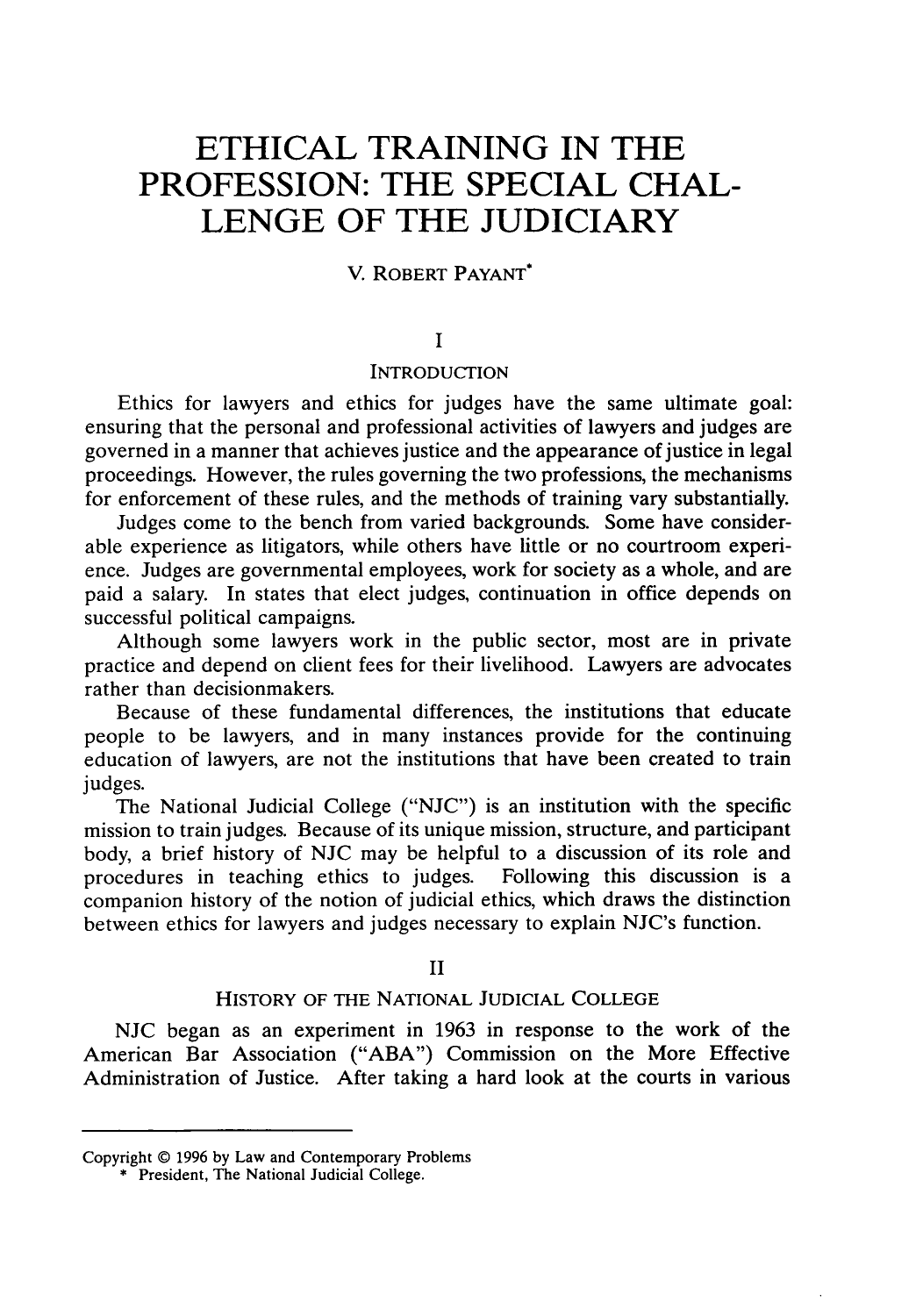states, including public hearings in a number of cities, United States Supreme Court Justice Tom C. Clark, chair of the Commission, and his colleagues concluded that states, particularly those with an elected judiciary, had judges whose legal acumen and judicial temperament varied widely and that many judges lacked even rudimentary skills necessary to conduct trials. They thought it clear that too many judges did not understand, or were unwilling to follow, the ethical standards appropriate to their role as neutral decisionmakers. With no disciplinary body to investigate and sanction unethical behavior of judges, and without a developing body of opinions regarding ethical judicial conduct, some method of transmitting the best thinking of good judges was needed. Education was thought to be the key.

Acting on the Commission's recommendation that an experimental program for judicial education be devised that would emphasize training in bench skills and judicial ethics, a special ABA committee on judicial education was established with Justice Clark as chair and Ernest C. Friesen as staff director. Various members of the committee made suggestions on which topics they felt most important for new judges. The committee and Mr. Friesen devised a curriculum and recruited faculty for a four-week course directed at state trial judges of general jurisdiction. Funds to begin the program, which was initiated in 1964 in borrowed classrooms in the law school at the University of Colorado at Boulder, were received from the Max C. Fleischmann Foundation.

Some basic principles were adopted in arranging the initial course. Most of the faculty were active judges with substantial experience on the bench. Rather than training in the law, the "art and science of judging" was the objective of the training. The supposition was that the student judges, the "participants," either knew or could find the law but that the transition from lawyer to judge required training. By using an expression like "art and science" in reference to judging, the founders meant the demeanor of judges, their behavior in and out of court, their management of dockets, and their methods of reaching decisions and communicating those decisions. The substantive topics taught in law schools such as torts, contracts, and insurance served only as the framework to discuss how various matters should be handled.

Course designers utilized relatively advanced understanding of adult educational methods. Class periods were interactive and were followed by small group discussions led by experienced judges who had received special training as discussion leaders. These discussion leaders met regularly with faculty members and structured the discussion sessions to cover the matters presented in the classrooms. Avoiding "war stories," the discussions drew on the collective knowledge of the participants.

Despite a concern that elected judges might be reluctant to allow their constituents to know that they needed further training, the initial session was oversubscribed, and the eighty-four judges attending represented every state. At the conclusion of the four weeks, the participants enthusiastically urged a continuation of the experiment.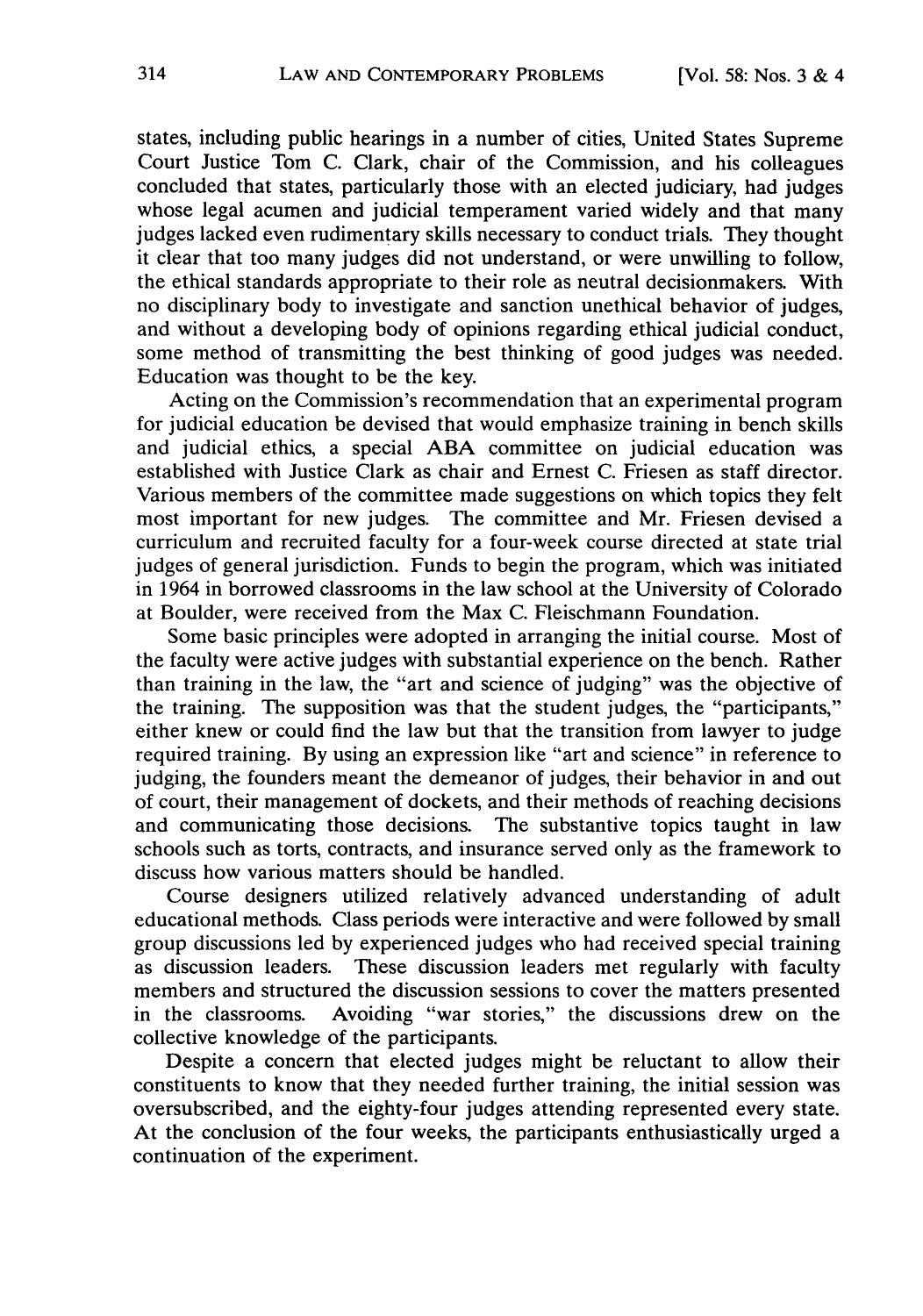A permanent home and additional funding was needed and Boulder, along with several other locations, was considered. One of the judges attending the first session was from Reno, Nevada. Upon his return home, he approached the trustees of the Max C. Fleischmann Foundation and determined they would be receptive to hearing from Justice Clark about this "school for judges." The trustees of the Foundation, which was created by the will of Major Max Fleischmann, had made a number of gifts to the University of Nevada and other institutions in Northern Nevada. Restricted only by Major Fleischmann's admonition to "do good things and if possible do them in Northern Nevada," the Foundation's trustees found a judges' school established to serve the entire nation to be a particularly attractive idea.

The Foundation granted the funding for the 1965 session on the condition that it be held in Reno. Using classrooms borrowed from the University of Nevada and housing the judges at an abandoned Air Force base north of Reno, the session was an academic success and convinced the Fleischmann trustees to continue and expand financial support. A permanent staff was hired led by Lawrence M. Hyde, who had been serving as a family court judge in St. Louis, Missouri.

Over the next few years, additional courses beyond the four-week session were added. In 1971, the Fleischmann Foundation granted funds to build the Judicial College Building on the University of Nevada, Reno campus and provided a law library. In 1978, the Foundation purchased a private dormitory near the campus and gave it to the university, stipulating that priority use must be given to the judges attending NJC courses.

Operated as a committee of the ABA from its beginning, NJC was incorporated in 1978 as a non-profit Nevada corporation with its board of directors (now a fifteen-member board of trustees) selected by the ABA Board of Governors, which also acts as the "corporate member" of the College.

NJC now presents more than fifty resident courses each year, varying in length from two-and-one-half days to three weeks. More than 3,000 judges attend NJC resident courses, extension programs, and workshops each year. Every state is represented, and a substantial number of judges from other nations attend NJC courses. Funding comes from tuition, gifts and grants from individuals, foundations, and corporations and income from a modest endowment.

While courses in judicial ethics have been a part of NJC's curriculum since its first session, in recent years, NJC has integrated ethics into a broad spectrum of courses so that virtually every course has an "ethics" component.

## III

## **JUDICIAL** ETHICS, YESTERDAY **AND** TODAY

The formal treatment of rules of judicial ethics as separate from the canons governing the professional conduct of lawyers had its origin in 1922, when a committee to study judicial ethics was appointed by the ABA. Chaired by Chief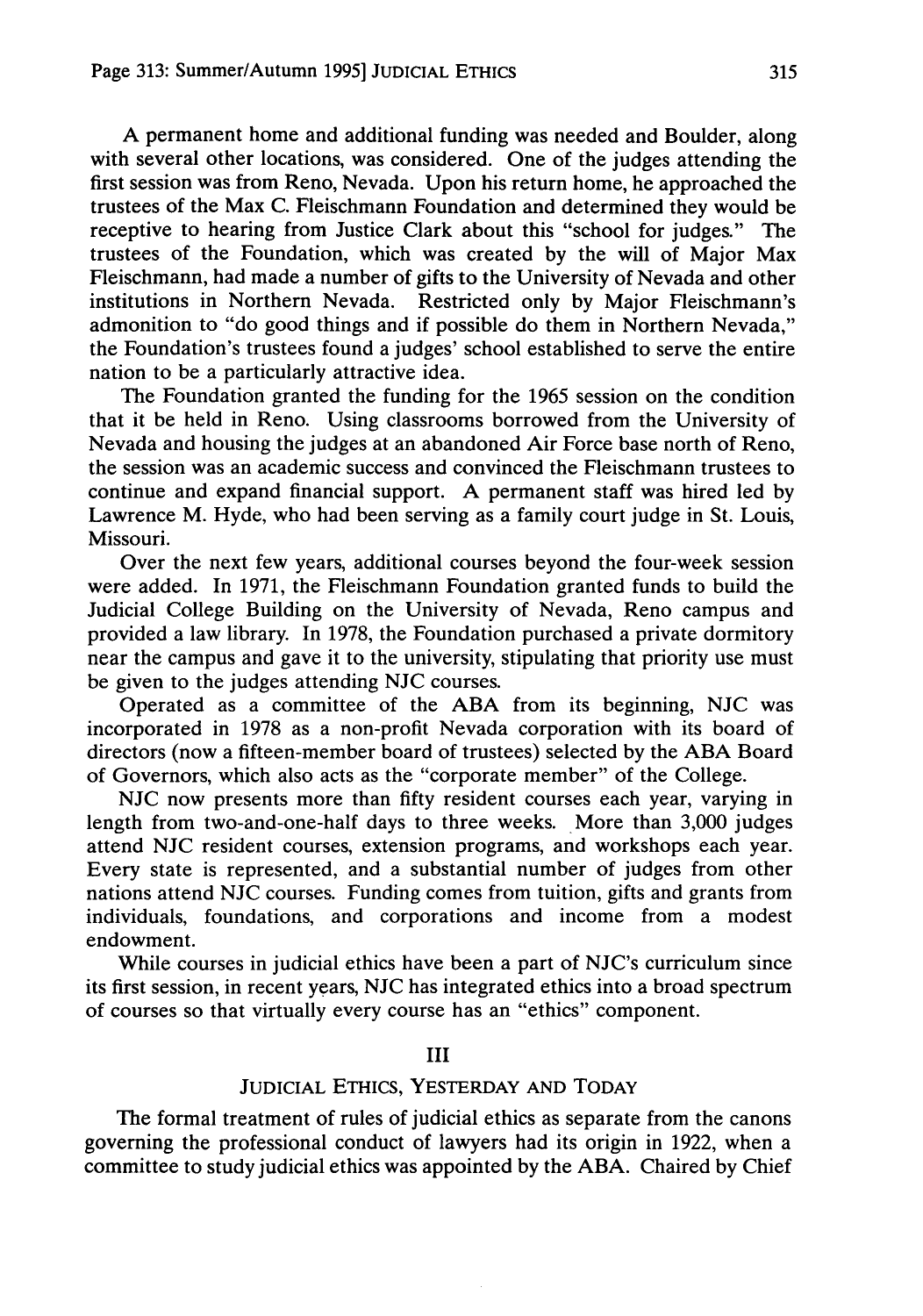Justice William Howard Taft, the committee's recommendations were presented at the forty-seventh annual meeting of the ABA in Philadelphia in 1924.

Styled the "Canons of Judicial Ethics," thirty-six separate canons were proposed and adopted. The Canons were prefaced by quotations from Deuteronomy, the Magna Carta, and Bacon's essay *Of Judicature,* and expressed both general principles of good conduct and some very specific rules.' For example, Canon 5, "Essential Conduct," tells a judge that "he should be temperate, attentive, patient, impartial and since he is to administer the law and apply it to the facts, he should be studious of the principles of the law and diligent in endeavoring to ascertain the facts."<sup>2</sup> These 1924 Canons have been characterized as "a curious mixture of generalized, hortatory admonitions and specific rules of standards for proscribed conduct."<sup>3</sup>

Besides admonishments to "exhibit an industry and application commensurate with the duties imposed upon him,"<sup>4</sup> the 1924 Canons use a word currently in vogue to regulate a judge's temperament. Headed "Courtesy and Civility," Canon 10 dictates that a judge "should be courteous to counsel, especially to those who are young and inexperienced, and also to all others appearing **...** in the court." $5$ 

These were the ethical standards in effect when NJC began. With few enforcement mechanisms in place other than impeachment proceedings, the NJC ethics classes used, for many years, the canons and the advisory opinions issued by the ABA Committee on Professional Ethics and Grievances on both the Judicial Canons and the Canons of Profession Ethics governing lawyers. The 1924 Canons were superseded in 1972 with the ABA's adoption of the Model Code of Judicial Conduct. Composed of seven canons, this new effort contained most of the topics covered in the earlier version and continued to blend general standards and specific rules. However, most of the new standards were to be mandatory and enforceable. Combined with the state-by-state adoption of judicial discipline bodies that could impose or recommend sanctions against errant judges, the training of judges became more than an academic exercise.

By 1981, all fifty states and the District of Columbia had established judicial discipline bodies that could investigate, prosecute, and, to some degree, impose sanctions. Judges found to have violated the ethical standards faced penalties ranging from verbal (sometimes private) admonishment to removal from office.

Following the quick adoption by a number of states of the 1972 Code, NJC in 1973 published its first textbook on judicial ethics. Designed to be used as a text for courses and also as a reference book in chambers, the text was revised

**<sup>1.</sup>** CANONS OF JUDICIAL ETHICS Ancient Precedents (1924).

*<sup>2.</sup> Id.* Canon 5.

<sup>3.</sup> John F. Sutton, Jr., *A Comparison of the Code of Professional Responsibility with the Code of Judicial Conduct,* 1972 UTAH L. REV., 355, 355-56.

<sup>4.</sup> CANONS OF JUDICIAL ETHICS Canon 6 (1924).

*<sup>5.</sup> Id.* Canon 10.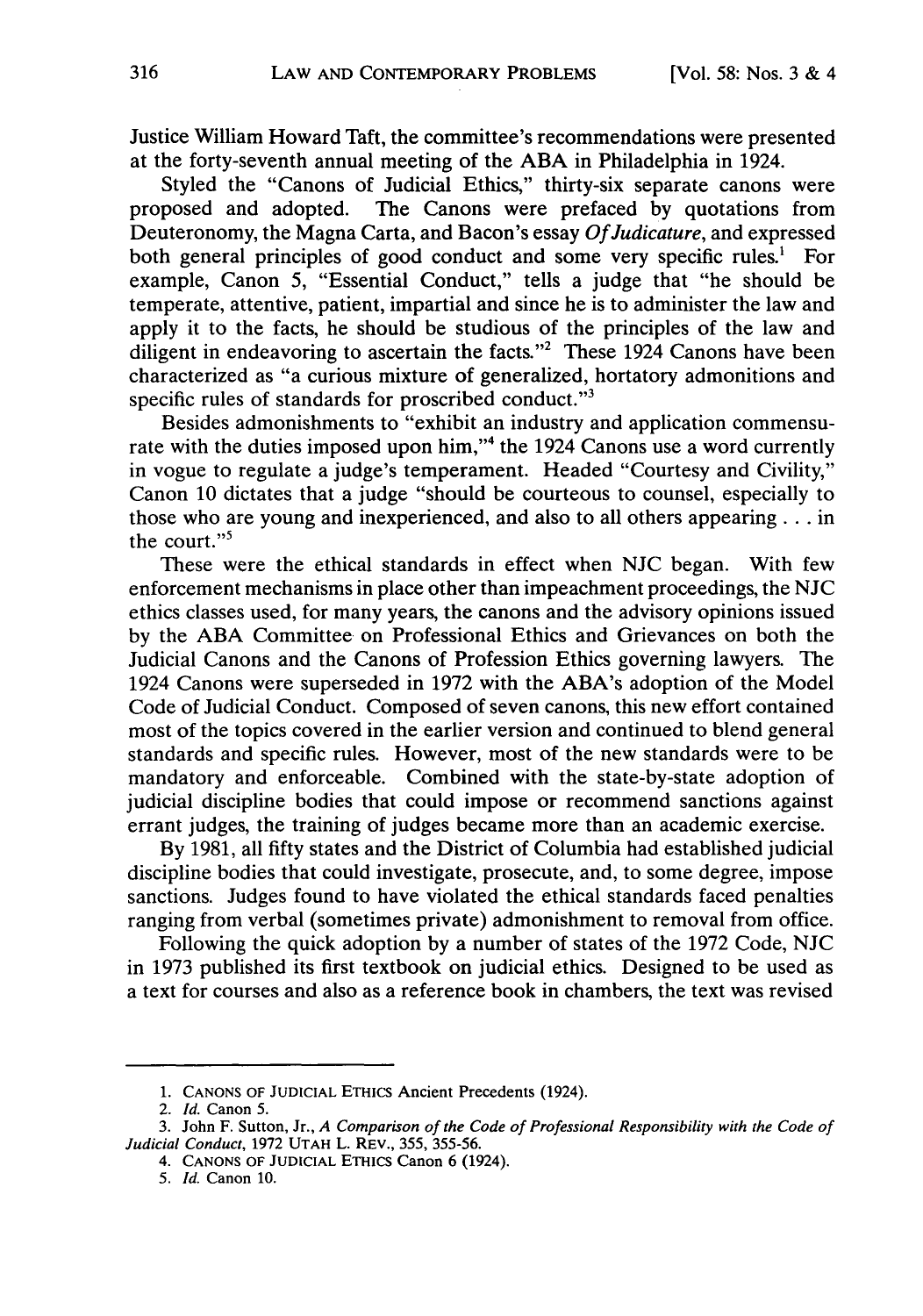for a second edition in 1975, followed by a third edition in 1982. Several reprints were made thereafter with little change in the text.

In 1986, a survey conducted by the **ABA** Standing Committee on Ethics and Professional responsibility found that the 1972 Code needed a comprehensive review. With grants from the Josephson Institute for the Advancement of Ethics and from the State Justice Institute, the Standing Committee, with substantial input from the judiciary, the bar, and the general public, prepared the Model Code of Judicial Conduct.6

Reduced to five canons, the new Model Code adds some significant sections regarding *ex parte* matters<sup>7</sup> and clarifies, in the commentary, some matters involving political activities of judges.' The 1990 Code imposes mandatory standards by use of the word "shall" in the text of the canons and "must" in the commentary while those matters that are aspirational rather than mandatory use "should" and "may" in the text and commentary respectively.

More than twenty states have now adopted the 1990 Code, some with rather substantial changes from the original. NJC published its *Modern Judicial Ethics,* based on the 1990 Code in 1992 and is using the 1995 edition in its courses for judges.

IV

## **ETHICS** FOR LAWYERS, ETHICS FOR **JUDGES**

Today, as when NJC was begun, judges come to the bench with widely varying experiences and training. Nearly 10,000 of the approximately 30,000 state judges take on their judicial responsibilities with no training in the law whatsoever, let alone in the ethical standards that govern judges. While these judges and magistrates are in courts of special or limited jurisdiction, many of them determine significant legal matters, some conducting trials by jury. In traffic and misdemeanor courts, these judges are the image of justice observed by far more people than those appearing in felony and appellate courts. Even the judges who are trained in the law and who have appeared in courts many times generally have little real knowledge about the code of judicial conduct until they actually become judges.

Judges quickly discover that they face ethical issues that impact various aspects of their professional and personal lives:

- (1) their behavior on and off the bench;
- (2) the behavior of their families;
- (3) their responsibilities regarding the conduct of the court staff and the lawyers who appear in their courts; and, ultimately,

<sup>6.</sup> MODEL **CODE** OF **JUDICIAL** CONDUCr **(1990).**

*<sup>7.</sup> Id.* Canon **3B(7).**

**<sup>8.</sup>** *Id.* Canon 5 cmt.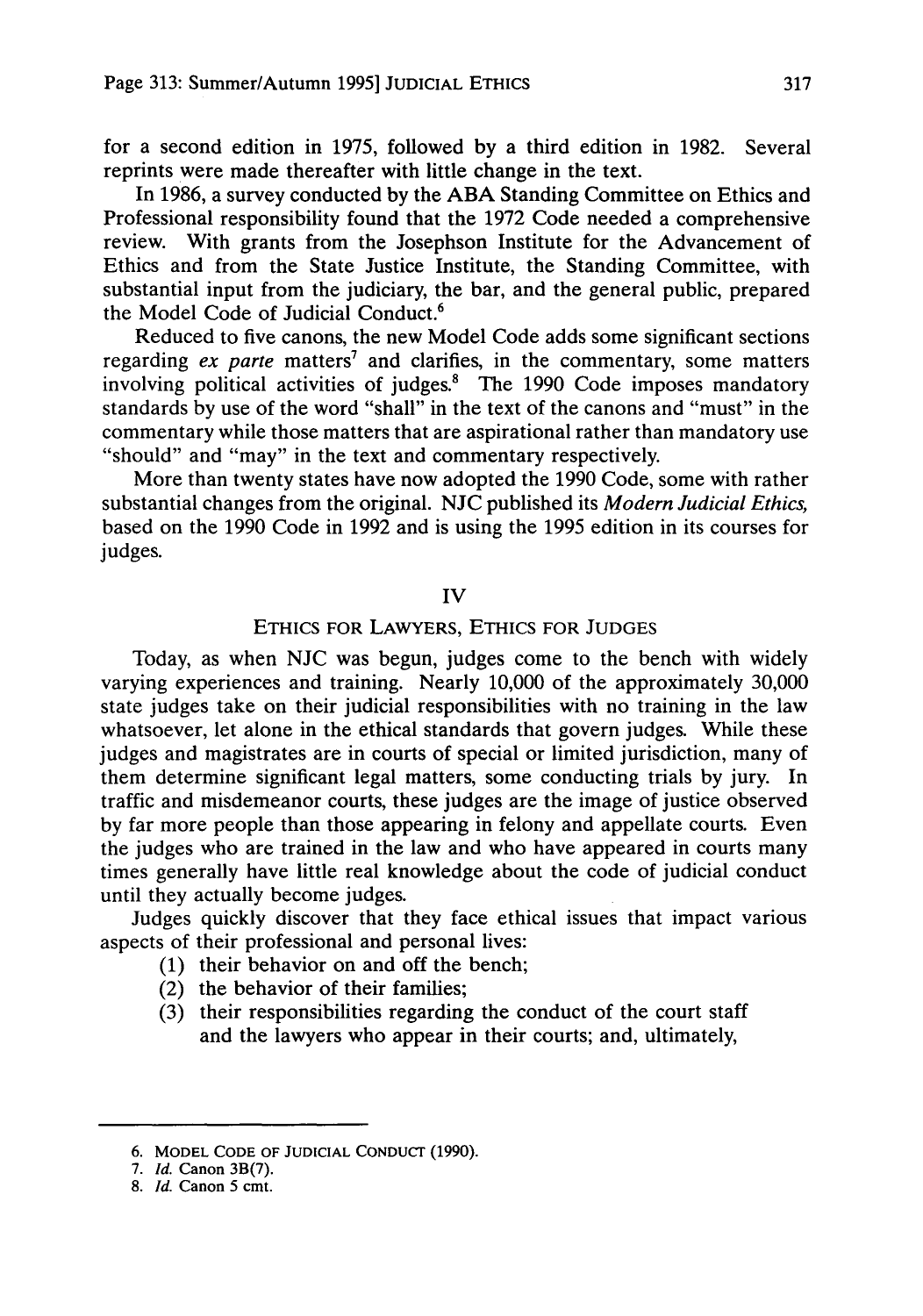(4) the impact of their behavior (or perceived behavior) on the very essence of the justice system-the integrity of judges and their independence in decisionmaking.

#### V

# ETHics **TRAINING AT** THE NATIONAL **JUDICIAL COLLEGE**

Ethics training at NJC proceeds along four separate tracks.

## A. General Courses

The general courses at NJC are designed for new judges in general jurisdiction courts (three weeks) and in special courts (two weeks), new nonlaw-trained judges in special courts (two weeks), and new administrative law judges in both state and federal agencies (two weeks). In recent years, NJC has also offered a two-week course for new judges of appellate courts, which has been especially valuable for appellate judges without trial court experience.

Ethics classes follow the general NJC formula, using a variety of adult education techniques, including some lectures, role-playing, stop-action video vignettes, and hypothetical cases. These cases are usually based on actual adjudicated cases decided by the courts or judicial discipline bodies. The illustrations cover a broad range of issues including judicial bias and abusive bench behavior. For example, in a simple role-playing exercise, a male judge may be asked to interview a prospective court employee, played by a female judge. Questions dealing with personal issues, comments as to the attractive appearance of the applicant, raunchy humor, and suggestions on reciprocal favors can open an entire hour discussion on harassment, use of judicial office for personal gain, and bringing disrepute to the courts. Scenarios involving ex parte communications with lawyers, solicitations of campaign funds, and campaign tactics in judicial elections are among the ways the ethics classes can be made lively, memorable, and real.

The racial and gender task forces, which have now been conducted in a majority of states, are replete with shocking evidence of bias on the part of judges. While the percentage of judges who exhibit such behavior appears small, the devastating effect on the perception of the courts is immense, especially among women and minorities.

In addition to the high ethical standards required of judges in their private and public lives, they have been charged with responsibilities concerning the behavior of others in the justice system. These issues are part of the "role of the judge" portion of the general courses, which deals with the responsibilities of judges as adjudicators, administrators, change-makers (politicians), and moral symbols. These classes and group discussions look especially at the administrative and disciplinary responsibilities of judges. Canon 3C(1) establishes the rule that court officials adhere to "the same standards of fidelity and diligence" that apply to the judge, and the class discussions center on how judges are to ensure that staff members perform according to that standard.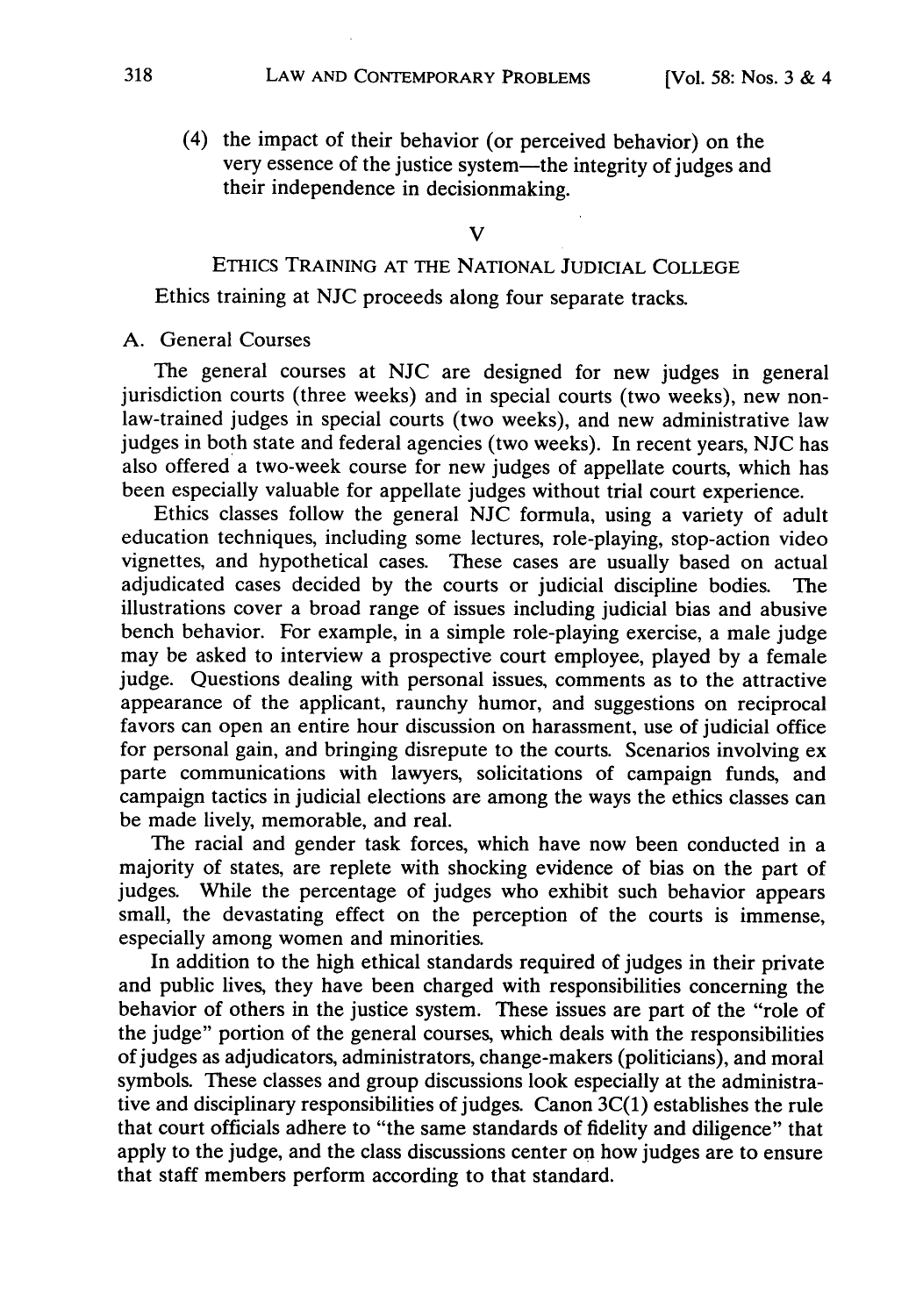These classes also focus on several canons addressing a judge's role. Canon 3C requires judges to administer the courts without bias or prejudice and requires staff and court officials subject to the judges' direction to observe the same standards of fidelity, diligence, and impartiality required of the judge. Canon 3B(6) establishes the duty of judges to require lawyers to refrain from manifesting bias or prejudice,<sup>9</sup> and Canon 3D requires a judge to report lawyers' violations of the Rules of Professional Conduct to appropriate discipline bodies.<sup>10</sup> This same Canon places a duty on judges that is even more onerous but more important-the duty of taking action against another judge if there is significant information that the other judge has violated the  $Code<sup>11</sup>$ 

While the state court systems vary regarding the methods of selecting court employees and the authority of judges regarding court employment matters, the public perception of the courts is formed as much by the behavior and attitudes of court employees and lawyers as by the behavior of the judge. Despite variances in the systems, the group discussions at NJC dealing with the judicial responsibilities are designed so judges focus on the wide breadth of their duties that go beyond the adjudication function.

NJC is currently developing a special course dealing with the management responsibilities of presiding judges. While dealing primarily with responsibilities in resource management, computerization of courts, and personnel matters, the course will also deal with the issue of discipline of judges and the responsibility of presiding or chief judges concerning the behavior of their associates on the bench.

#### B. Special Courses in Ethics

Since 1992, NJC has annually conducted an in-depth course entitled "Ethics for Judges." This two-and-one-half day course is designed as a study of the ethics codes, but, more significantly, it helps judges take a leadership position in improving the ethical level of their home states' court systems.

State court administrators and chief justices often request judges to attend NJC's special ethics course with the expectation that the judges on their return will become instructors in state judicial education programs.

Touching upon both personal and professional ethics, the course requires all participants to develop action plans to be implemented in their home courts. Each participant decides on the significant aspects of ethical behavior that his or her plan will address and determines the procedures that will be taken to implement the plan. Six months following the conclusion of the course, NJC contacts the participants to review what successes or failures the judges have had in carrying out their action plans.

*<sup>9.</sup> Id.* Canon **3B(6).**

**<sup>10.</sup>** *Id.* Canon **3D.**

**<sup>11.</sup>** *Id.*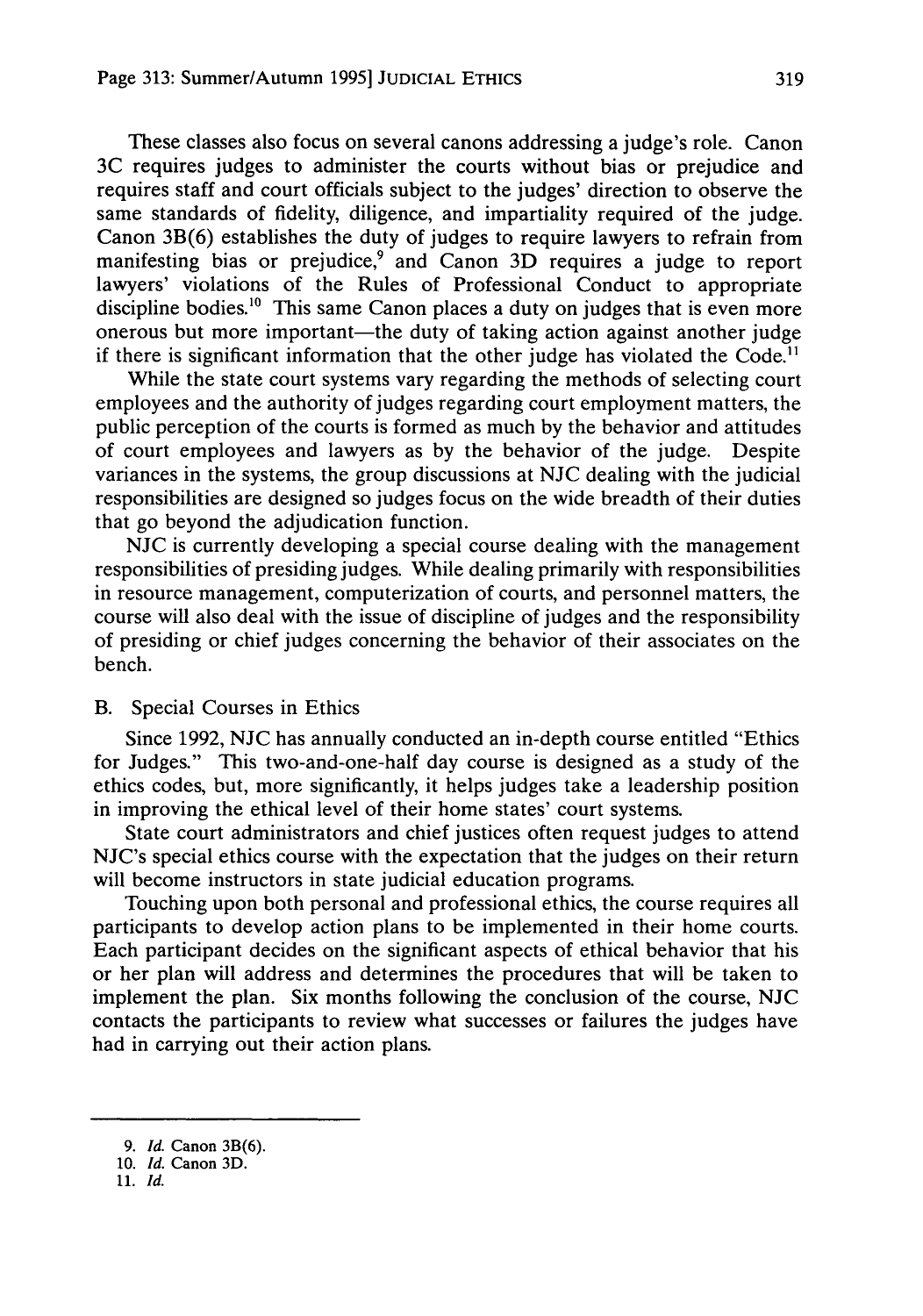#### C. Ethical Election of Judges

Because state judges decide 95 percent of our nation's court cases, and because forty states use public elections to select or retain judges, few parts of the Code of Judicial Conduct touch most judges as significantly as the Canon dealing with political activities of judges.

Canon 5 of the 1990 Model Code provides that a judge or judicial candidate shall refrain from inappropriate political activity.<sup>12</sup> Section 5A deals with permitted and prohibited campaign activities, including prohibitions of any pledges or promises of conduct in office other than the faithful and impartial performance of duties.<sup>13</sup> Given this rule, observers of judicial elections are appalled to see candidates, including incumbent judges, promise such things as "cleaning our streets of hoodlums."

Probably the most contentious discussions during the drafting of the 1990 Model Code involved the judicial election issues. In what some commentators<sup>14</sup> have considered a lowering of the standards relative to participation in partisan political activity, section **5C** permits a judge or candidate, who is subject to public election, to purchase tickets for and attend political gatherings and identify himself or herself as a member of a political party.<sup>15</sup>

Perhaps the area most fraught with danger for judicial candidates, and for the public perception of the justice system, relates to campaign contributions. Canon 5C(2) forbids a candidate to solicit or accept campaign contributions personally, but does permit the candidate to establish committees to conduct a campaign and to solicit funds.'<sup>6</sup>

Since there seems little likelihood that the method of judicial selection will change in the near term, **NJC** has developed a special course entitled "Ethical Issues in the Election of Judges" to keep judges from violating the Code and hopefully raise the tenor of judicial election campaigns from the level to which many have sunk.

In NJC's home state, Nevada, the past two elections for seats on the highest court have seen candidates (incumbent judges) accusing their opponents of accepting under-the-table money, forgetting about cases resulting in parolees committing further murders, and stealing from the estate of an elderly friend. A 1984 Louisiana election for justice of the state supreme court included newspaper advertisements with an accusation against the incumbent justice: "John Dixon Doesn't Think 20 Stab Wounds are Enough," citing the justice's dissent in a death penalty case.<sup>17</sup> In 1988, advertisements placed by his

<sup>12.</sup> *Id.* Canon **5.**

<sup>13.</sup> *Id.* Canon **5A.**

<sup>14.</sup> *See* Jeffrey Shaman et al., *The 1990 Code of Judicial Conduct,* 74 **JUDICATURE** 21 **(1990).**

**<sup>15.</sup>** MODEL **CODE OF JUDICIAL** CONDUCT Canon **5C (1990).**

**<sup>16.</sup>** *Id.* Canon 5C(2).

**<sup>17.</sup>** PATRICK M. MCFADDEN, ELECTING **JUSTICE:** THE LAW **AND ETHICS** OF **JUDICIAL** ELECTION **CAMPAIGNS (1990).**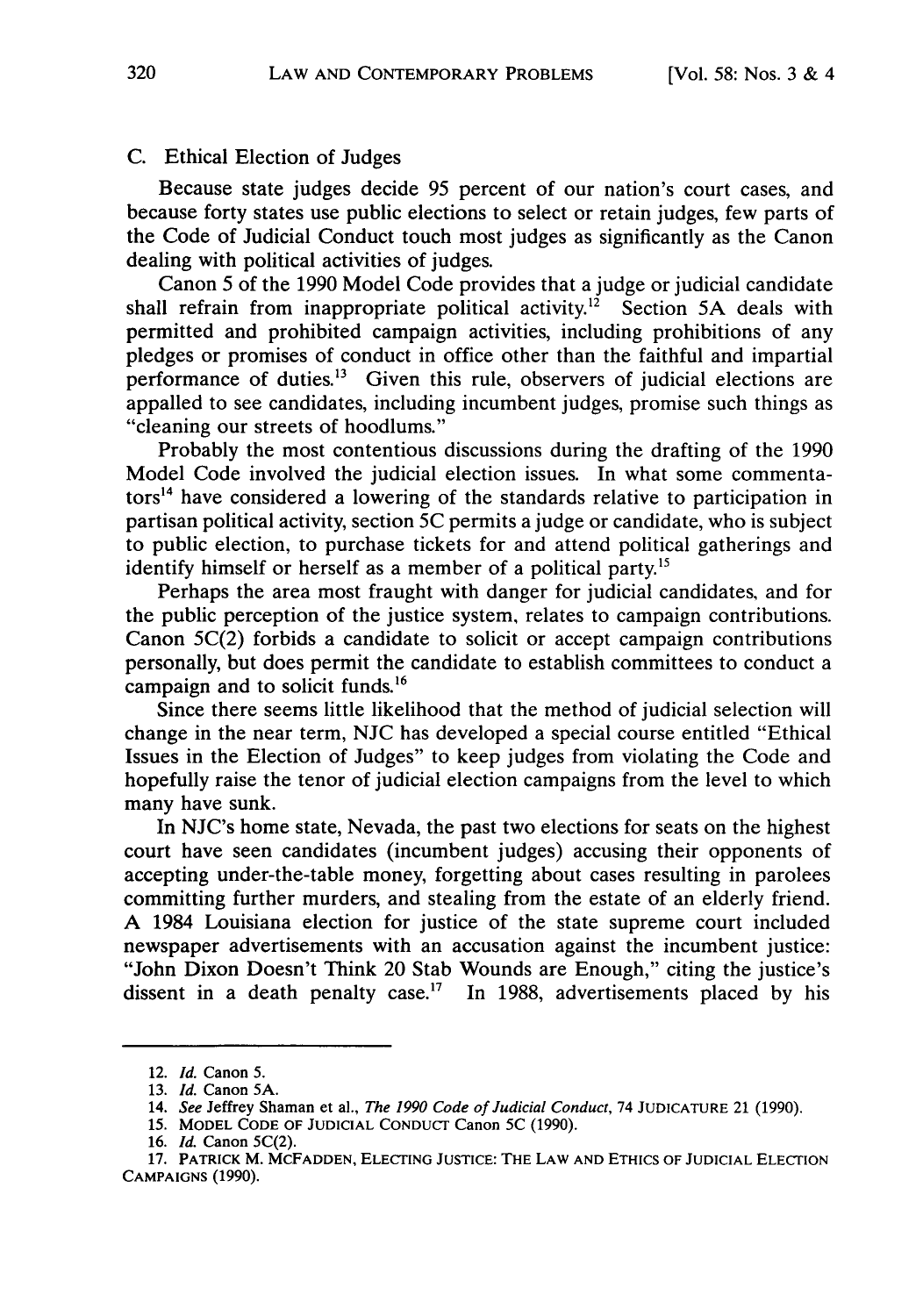opponent for election to the Texas Court of Criminal Appeals attack an incumbent judge by stating, "The incumbent, Chuck Miller, says we should expand the rights of criminals. Judge Tom Rickhoff says we should not."<sup>18</sup>

NJC's "Ethical Issues in the Election of Judges" project has been designed to assist judges who serve as NJC faculty members as well as aid state judicial educators who have the responsibility for arranging in-state training for judges and court personnel. The course provides curriculum and course material for conducting a course on judicial elections.

With an expert planning committee including judges, a state judicial educator, and a scholar associated with the American Judicature Society, the election course curriculum was developed and tested at NJC with thirty trial and appellate judges selected by chief justices of the various states.

Now that the topic of judicial elections is incorporated into NJC's regular "Ethics for Judges" course, a special instructional guide for judges and judicial educators has been prepared and sent to each state to assist in the replication of the course. The guide covers solicitation, spending, and management of campaign funds, campaign advertising and political/campaign activity. It helps participants develop action plans to promote ethical campaigns in their home states.

### D. Faculty Training

One of the significant changes in NJC's method of training its faculty members was the result of a 1992 project developed under a grant from the W.M. Keck Foundation. With the Keck Foundation grant structured to improving ethics in the justice system, a new dimension was added at NJC which has become the method used in all faculty development workshops: focusing the workshop on a single issue and having the faculty, whatever their area of teaching expertise, integrate the focus issue into their teaching. For a number of years, NJC had invited members of its faculty, particularly the volunteer judge faculty, to participate in three-day training workshops during which the philosophy and practice of adult education for professionals was demonstrated. Led by experienced trainers, the participants learned the value as well as the methodology of using audio/visual aids, role-playing, Socratic dialogue, and other adult teaching techniques. As part of the workshop, each participant prepared a micro-presentation of his or her area of expertise. Using a single topic like judicial ethics, which has relevance in every topic taught at NJC, the faculty training workshops attained a more coherent structure by giving innovative ideas on how the overarching topic could be integrated into course presentations.

Judicial ethics was a natural to begin the process and was the focus of the 1992 session. The faculty members discovered that ethical considerations were important and relevant in all of the topics that were part of the NJC curriculum.

**<sup>18.</sup> SARA MATHIAS, ELECTING JUSTICE: A** HANDBOOK OF **JUDICIAL** ELECTION **REFORM** (1990).